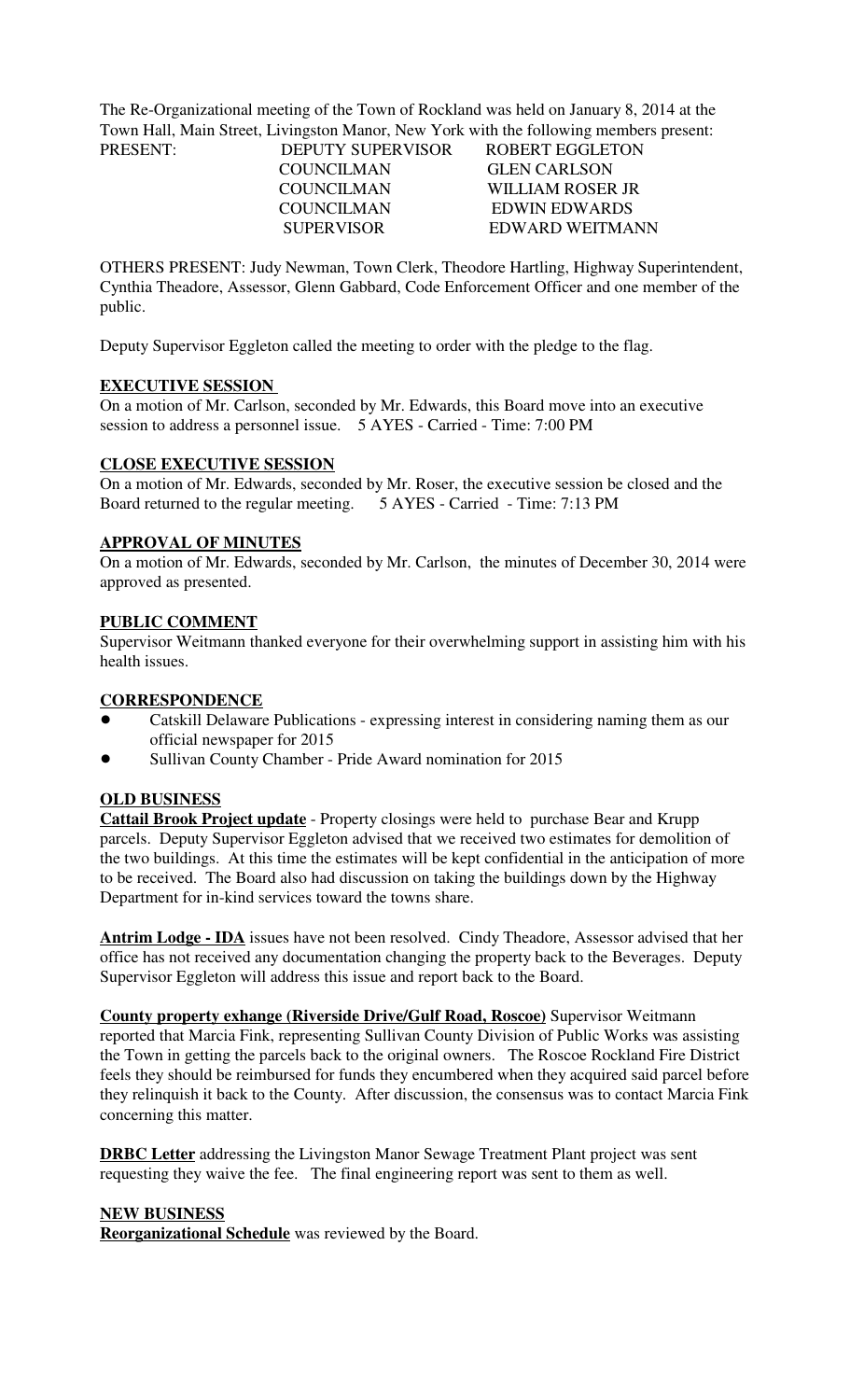# *RE-ORGANIZATIONAL MEETING, TOWN OF ROCKLAND, JANUARY 8, 2015*

## **RESOLUTION - ADOPT RE-ORGANIZATIONAL SCHEDULE**

On a motion of Mr. Roser, seconded by Mr. Edwards, the following resolution was ADOPTED - VOTE - AYES 5, NAYS 0 - RESOLVED - to adopt the 2015 Re-organizational schedule with changes. A copy is attached to these minutes.

**Integrys Energy** - for electric service was received via email. Deputy Supervisor Eggleton signed the two year contract and noted that the rates increased sightly, but overall are a savings.

**Snow Shoveling** town hall was addressed by the Board. If a substitute crossing guard is hired, possibly they could shovel at the town hall. Deputy Supervisor Eggleton advised that he will look into interviewing candidates for said position.

### **Town Clerk's monthly and annual reports** were presented.

**Water/Sewer Weekend Duty** schedule was presented.

### **DEPARTMENT HEADS**

**Ted Hartling, Highway Superintendent** reported on an issue with prescription reimbursement by an employee. Prescriptions should be submitted quarterly for reimbursement to be paid @ 55% of cost. This procedure has not been followed and Ted advised that he will file documents on the proper procedures addressing this issue. There were no objections from the Board.

**Bob Wolcott, Water and Sewer Superintendent** reported that they have been working on water leaks and frozen water lines. Bob also addressed a wasteful use of water by the Rotary Club for their ice skating rink. The water department will continue to check on this issue.

**Glenn Gabbard, Code Enforcement Officer** advised that he has filed his year end report with the Department of State. There were 192 building permits issued for a total of \$32,421.25. That is an increase of 20.4 % from last year. Glenn also addressed New York State unified code council adopting a new model code.

The apartment building at 60 Main Street has been posted and documents have been filed to condemned it. The water is off and the owner has been notified to seal up said building.

Glenn also addressed new regulations for New York State for carbon monoxide detectors requirements

**Cindy Theadore, Assessor** reported that her office is busy with exemptions. There was discussion on a part-time clerk for the Assessor's Office. Cindy knows of a person who has been assisting other towns with a re-valve and suggests that we can also use this person since she is familiar with the procedures.

The Board tabled sending a letter of support for the chambers to apply for funding from the DEC until further information can be received.

## **APPROVAL OF BILLS**

On a motion of Mr. Roser, seconded by Mr. Edwards the following resolution was ADOPTED - VOTE - AYES 5, NAYS 0 - RESOLVED - to approve the bills on the abstract #1 in the following amounts:

| General Fund          | 1 to 14  | \$11,868.10 |
|-----------------------|----------|-------------|
| Highway               | 1 to $7$ | 6,050.38    |
| Liv. Manor Sewer      | 1 to $3$ | 860.75      |
| Roscoe Rockland Water | 1 to 4   | 727.42      |
| Liv Manor Water       | 1 to 5   | 870.53      |
| Roscoe Sewer          | 1 to 3   | 647.75      |

### **ADJOURNMENT**

On a motion of Mr. Carlson, seconded by Mr. Edwards and carried, the meeting was adjourned